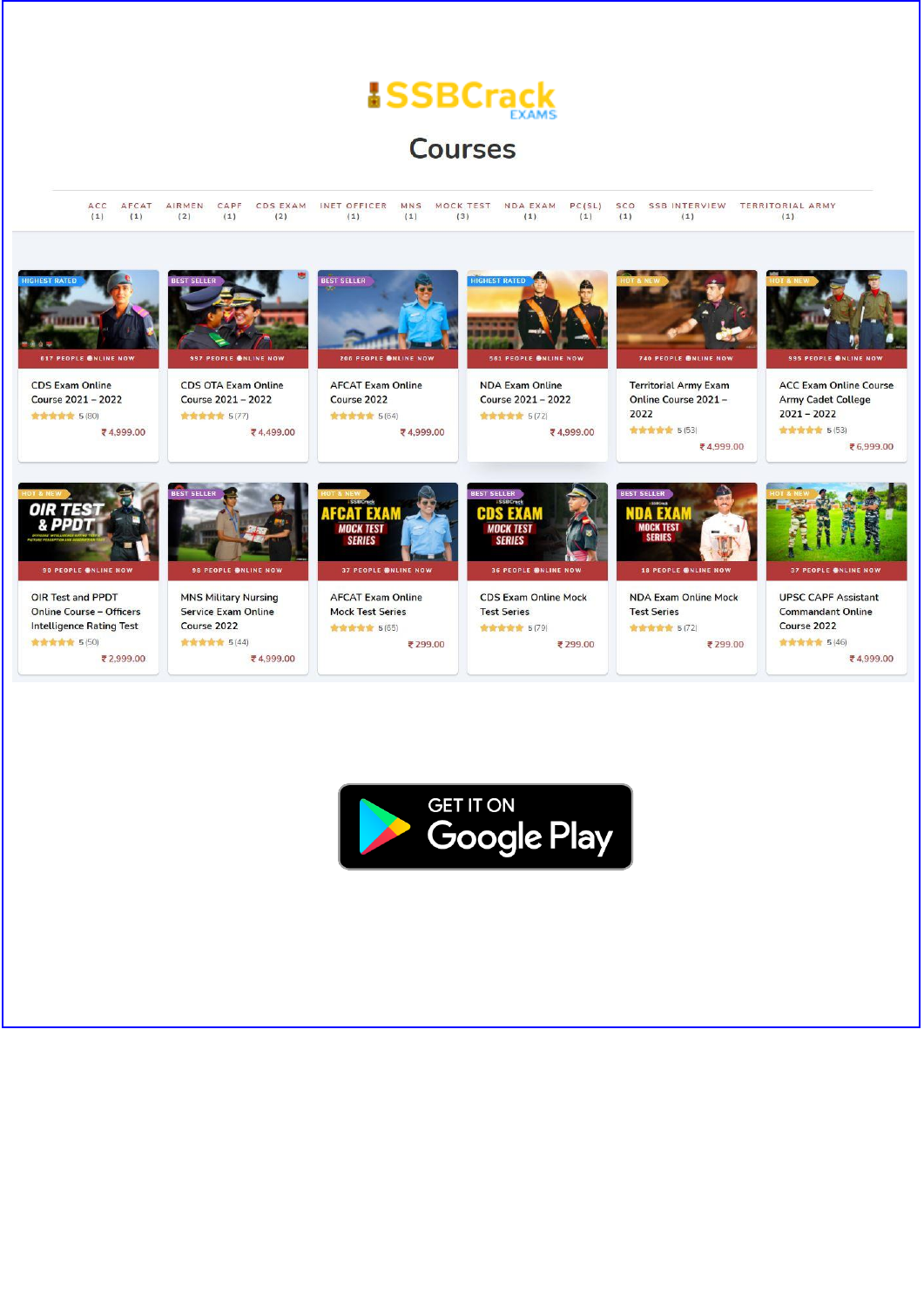

# **DAILY CURRENT AFFAIRS 19 - 20 January 2022**

### **MGR Remembered on His Birth Anniversary**

- Maruthur Gopala Ramachandran (17 January 1917 24 December 1987), also popularly known as M.G.R., was an Indian politician, actor, philanthropist, and filmmaker who served as the chief minister of Tamil Nadu from 1977 till his death in 1987.
- He was the founder of AIADMK and mentor of J. Jayalalithaa.
- In 1988, M.G.R. was awarded India's highest civilian honor, Bharat Ratna, posthumously.



DR. M. G. RAMACHANDRAN



Remembering Bharat Ratna MGR on his birth anniversary. He is widely admired as an effective administrator who placed top priority on social justice and empowerment. His schemes brought a positive change in the lives of the poor. His cinematic brilliance is also widely acclaimed.

### **First Dose Vaccination Of Over 50% Of Youngsters Between 15-18 Age Group**

- The Prime Minister, Shri Narendra Modi has lauded the first dose vaccination of over 50% of youngsters between the 15-18 age group.
- In response to a tweet by Union Health Minister, Dr. Mansukh Mandaviya, the Prime Minister said.
- "Young and youthful India showing the way!
- This is encouraging news. Let us keep the momentum.
- It is important to vaccinate and observe all COVID-19 related protocols. Together, we will fight this pandemic."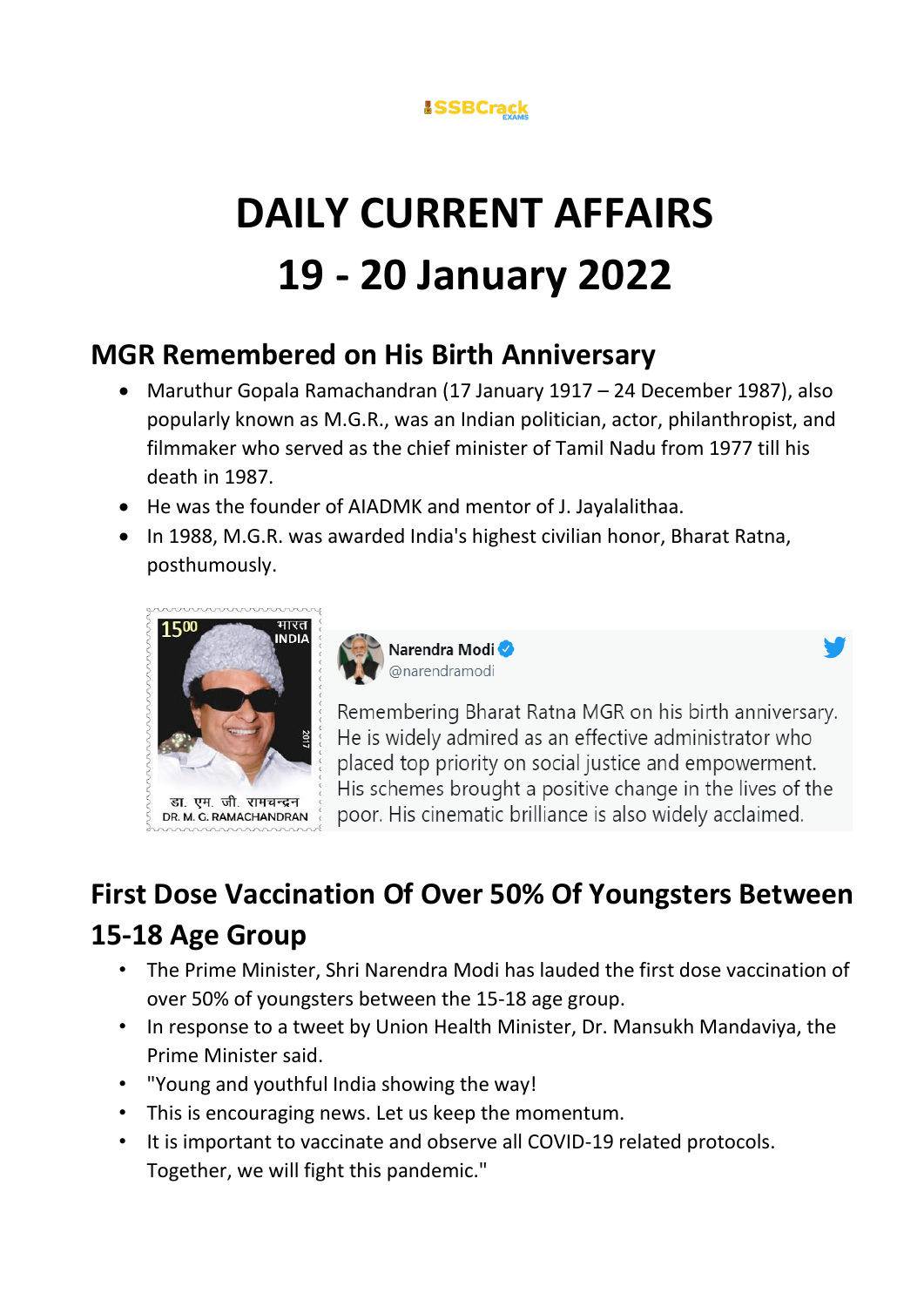



### **National Kala Utsav 2021**

- Kala Utsav is an initiative of the Department of School Education & Literacy, Ministry of Education (MoE), Government of India, launched in 2015, to promote Arts in Education, by nurturing and showcasing the artistic talent of school students (Secondary level) in the country. The Kala Utsav platform not only provides an opportunity to showcase the hidden talents of the students but also provides a platform for exploring, exchange and experiencing the rich and diverse culture of India.
- The Valedictory Function cum Prize distribution ceremony of Kala Utsav 2021 was held today through live streaming.

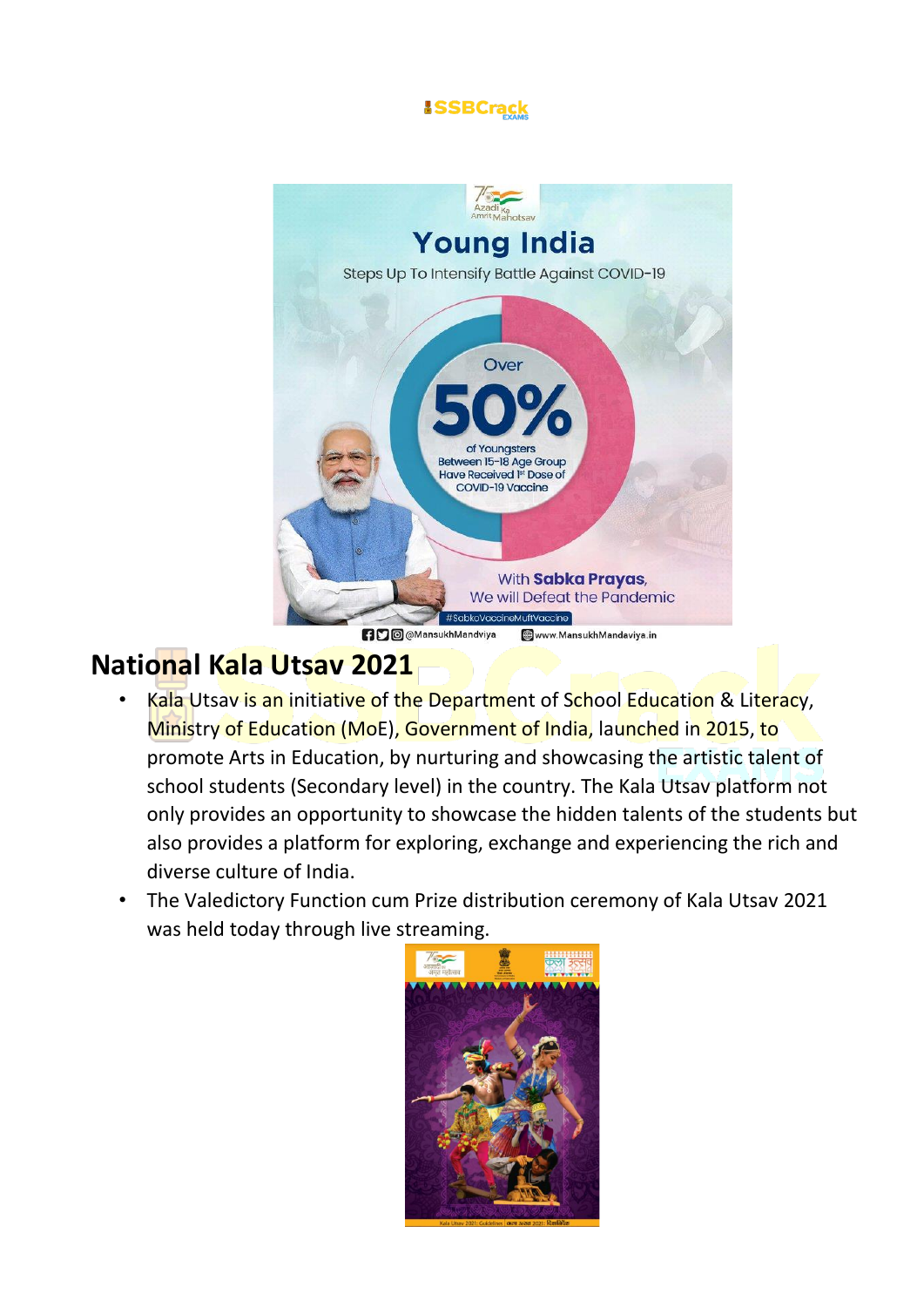

### **India Post Payments Bank (IPPB) Customer Base Crosses 5 Crore Mark**

- What was termed as the biggest initiative of financial inclusion in the country by the Prime Minister at its launch, the India Post Payments Bank (IPPB), a 'Digital-First Bank' built on the rails of the wide physical distribution network of India Post under the Ministry of Communication, Government of India, has announced a major milestone since inception towards achieving its financial inclusion goals through digital banking.
- Today, IPPB announced that it has crossed the five-crore customer mark in 3 years of commencement of operations to become one of the fastest-growing digital payments banks in the country.
- IPPB opened up these five crore accounts in digital and paperless mode through its 1.36 lakh Post Offices, out of which 1.20 lakh are in rural areas with the help of about 1.47 lakhs doorstep banking service providers. With this, IPPB has achieved the world's largest digital financial literacy program by building a financially aware and empowered customer base leveraging the strength of 2,80,000 Post Office employees. IPPB has further stated that it has taken digital banking to the grassroots levels through Interoperable Payments and Settlement Systems of NPCI, RBI, and UIDAI offering services in over 13 languages.
- Interestingly, out of the total account holders, around 48% were women account holders, while 52% were male that indicating the Bank's focus on bringing the women customers under the banking network. About 98% of accounts of women were opened at the doorsteps and over 68% of women were availing DBT benefits. In yet another milestone, IPPB revealed that it attracted youths to avail of digital banking services. Over 41% of account holders were in the age group of 18 to 35 years.

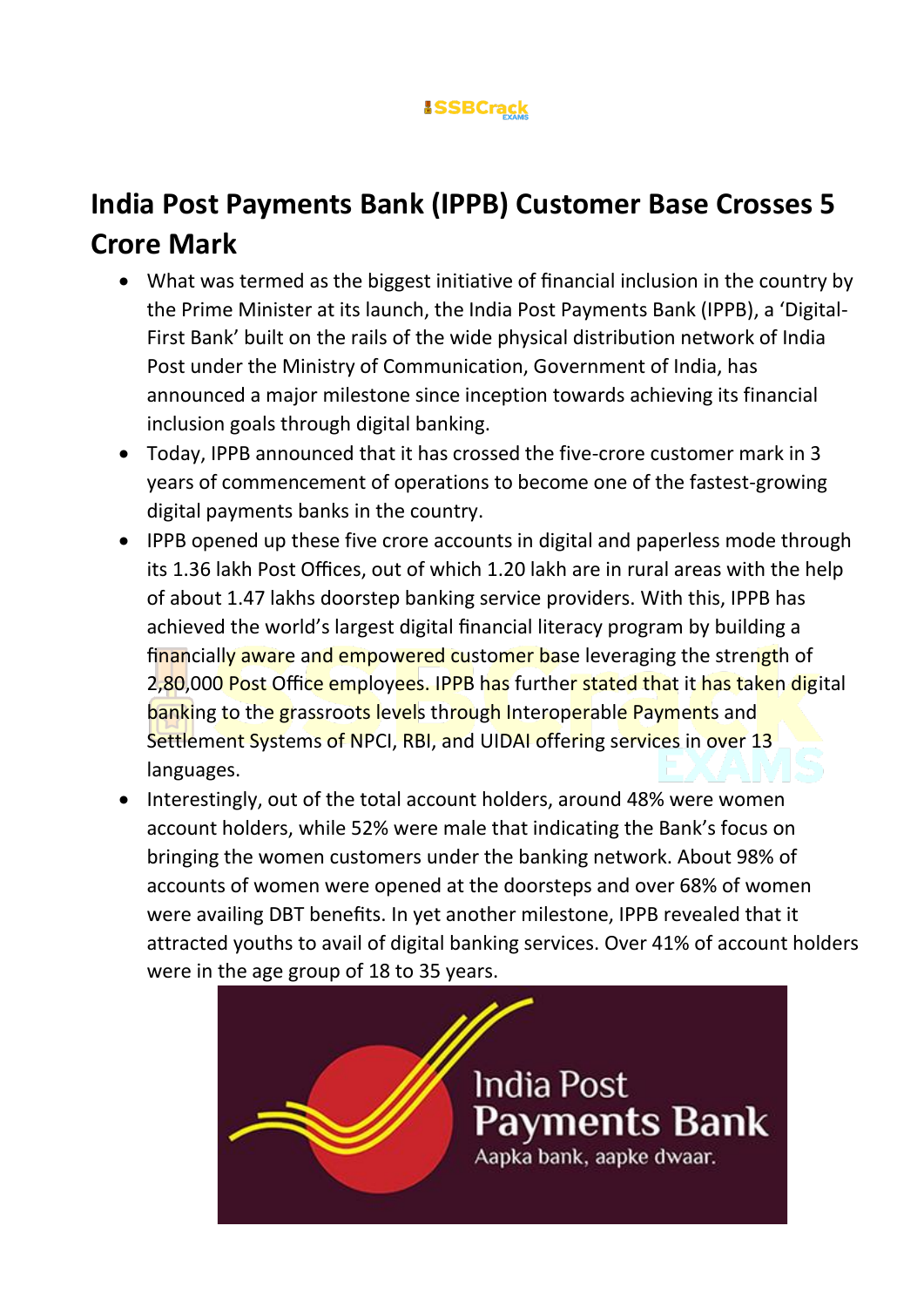### **Oxfam Report: Inequality Kills**

- The Oxfam report titled "inequality kills'' was released, the report pointed out a stark income divide worsened by the covid pandemic, globally and in India.
- **Key points:**
- Magnitude of growing inequities: widening economic, gender, and racial inequalities—as well as the inequality that exists between countries—are tearing our world apart.
- The wealth of the world's 10 richest men has doubled since the pandemic began. The incomes of 99% of humanity are worse off because of covid-19.
- Inequality contributes to the death of at least one person every four seconds. Further Unequal Access to Healthcare, Gender-Based Violence, Poverty-Induced Hunger, Inequality of Climate Change Crisis has added to Human Apathy.

### **5 th Edition of Pariksha Pe Charcha**

- The fifth edition of Pariksha Pe Charcha will be held in February. The Pariksha Pe Charcha contest has been launched from 28th December last year till 20th January at the MyGov portal.
- Winners of this contest are likely to be called in person to participate in Pariksha Pe Charcha.
- They may also get an opportunity to interact with Prime Minister Narendra Modi. Teachers can also participate.

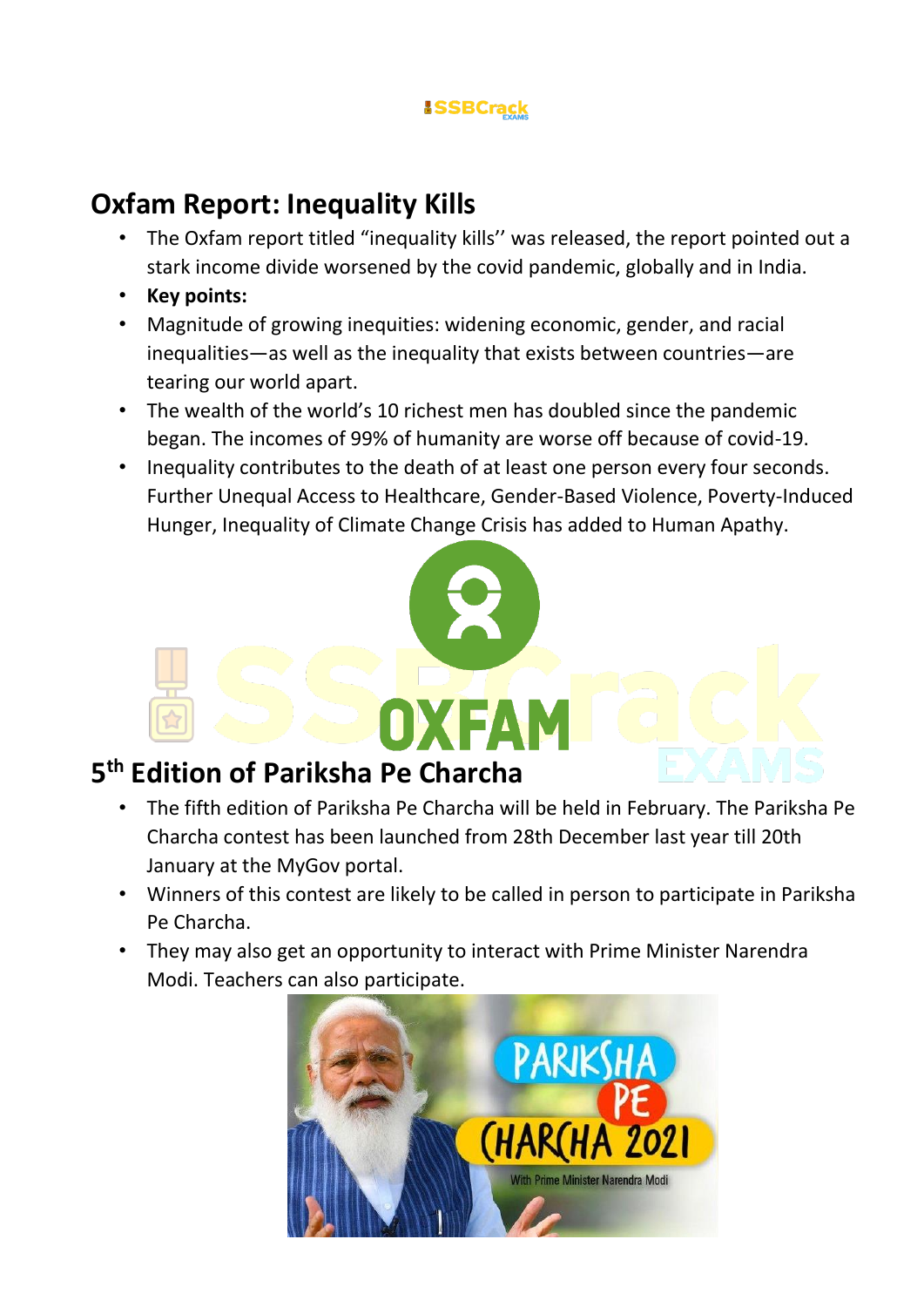### **EU Parliament's New President**

- EU lawmakers have chosen center-right Maltese lawmaker Roberta Metsola, as only the third woman to head the European Parliament, despite controversy over her anti-abortion stance.
- Metsola a member of the largest bloc, the European People's Party won a large majority with 458 votes to become the third woman to head the chamber after a deal between the leading political groupings.
- Elected on the day she turns 43, the politician from the European Union's smallest nation becomes the youngest president ever to run the chamber. She takes over at a time of mourning for the legislature as it marks the sudden death last week of its speaker David Sassoli.
- Metsola was eventually elected as an MEP on her third try, in 2013, on the ticket of Malta's Nationalist Party.



### **REVIEW QUESTIONS**

- **1. The term "Inner Six" is related to**
- A. G-24 organization
- B. ASEAN
- C. SAARC
- D. European Community Market (EEC) **ANSWER: D**
- **2. Currently how many members are in the European Union?**
- A. 27
- B. 28
- C. 53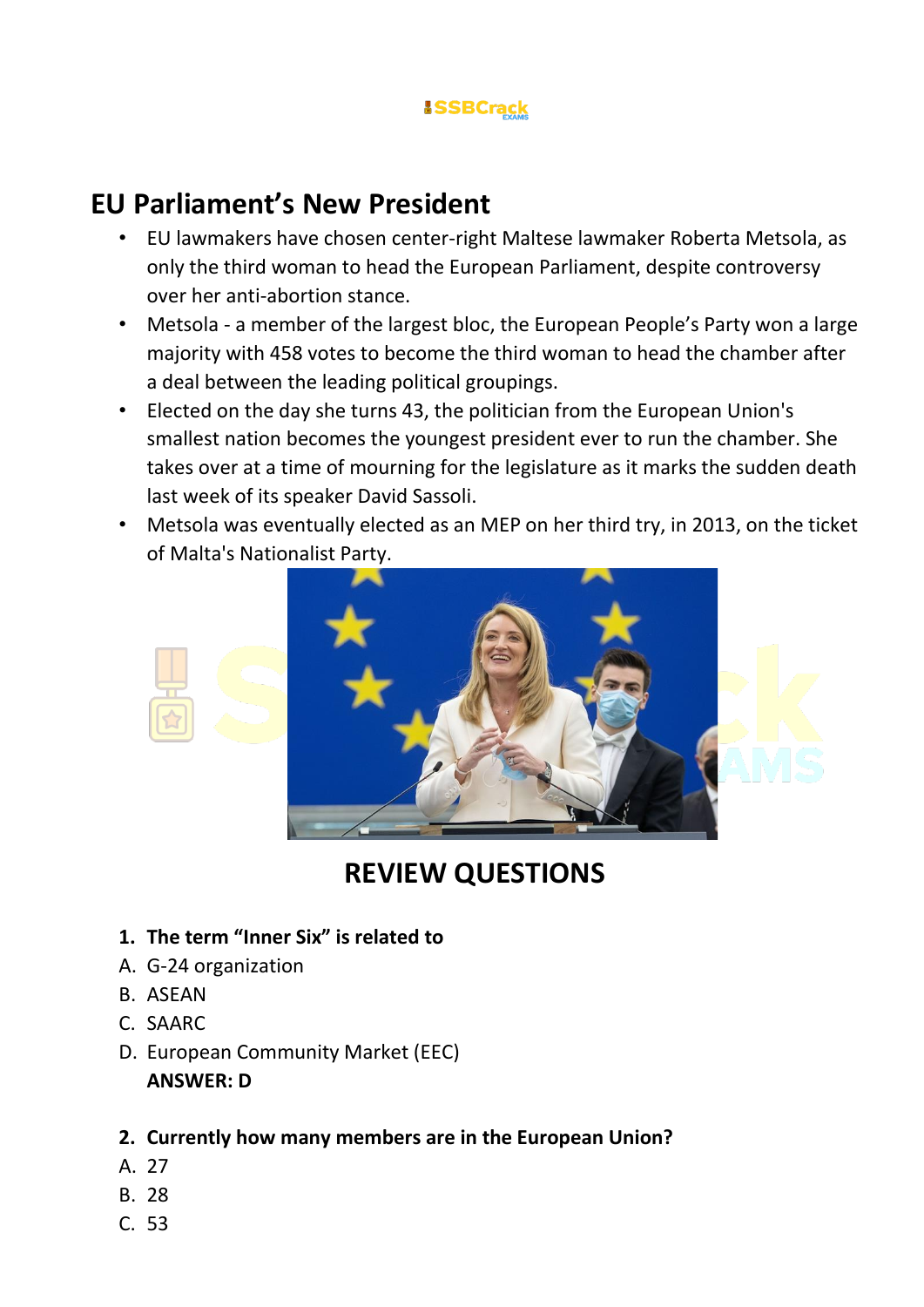#### D. 17 **ANSWER: A**

- **3. Which of the following country is not a member of the EU?**
- A. Estonia
- B. Denmark
- C. Switzerland
- D. Malta **ANSWER: C**
- **4. Which of the following statement is NOT correct about the EU?**
- A. Germany is the founder member of the EU
- B. Croatia is the latest member of the EU.
- C. Among all the members of the EU, Malta has the smallest area
- D. All the member countries of the EU use EURO as the currency of their state. **ANSWER: D**
- **5. Which of the following 2 countries are not the participants of the eurozone?**
- A. Luxembourg, Malta
- B. Denmark and the United Kingdom
- C. Austria, Belgium
- D. Slovenia, Spain **ANSWER: B**
- **6. Where is the headquarters of the EU?**
- A. Belgium
- B. Netherlands
- C. Luxembourg
- D. Greece
	- **ANSWER: A**
- **7. With just \_\_\_\_ of the world's population, the EU's trade with the world accounts for 20% of global exports and imports.**
- A. 6.9%
- B. 2.5%
- C. 7.8%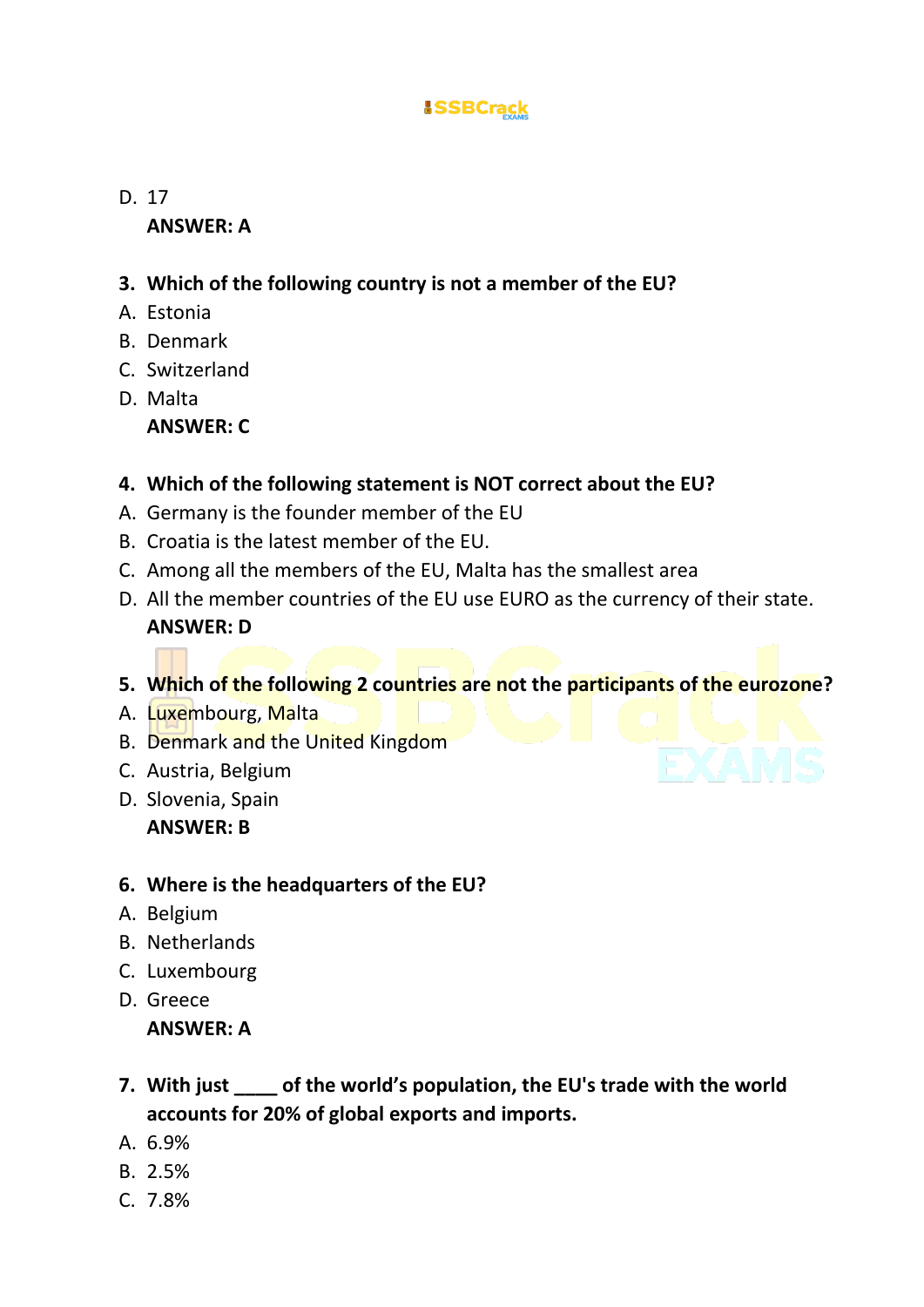#### D. 10% **ANSWER: A**

#### **8. Which of the following was/were the objective of the EU?**

- A. Establishing an economic and a monetary union
- B. Implementing a common foreign and defense policy
- C. Developing relations in the spheres of' home affairs and justice
- D. All the above **ANSWER: D**

#### **9. Who is the current President of the European Commission?**

- A. Jean-Claude Juncker
- B. Herman Van Rompuy
- C. Donald Tusk
- D. Ursula von der Leyen

#### **ANSWER: D**

#### **10.Who is the current President of the European Parliament?**

- A. Antonio Tajani
- B. Martin Schulz
- C. David Sassoli
- D. Roberta Metsola **ANSWER: D**